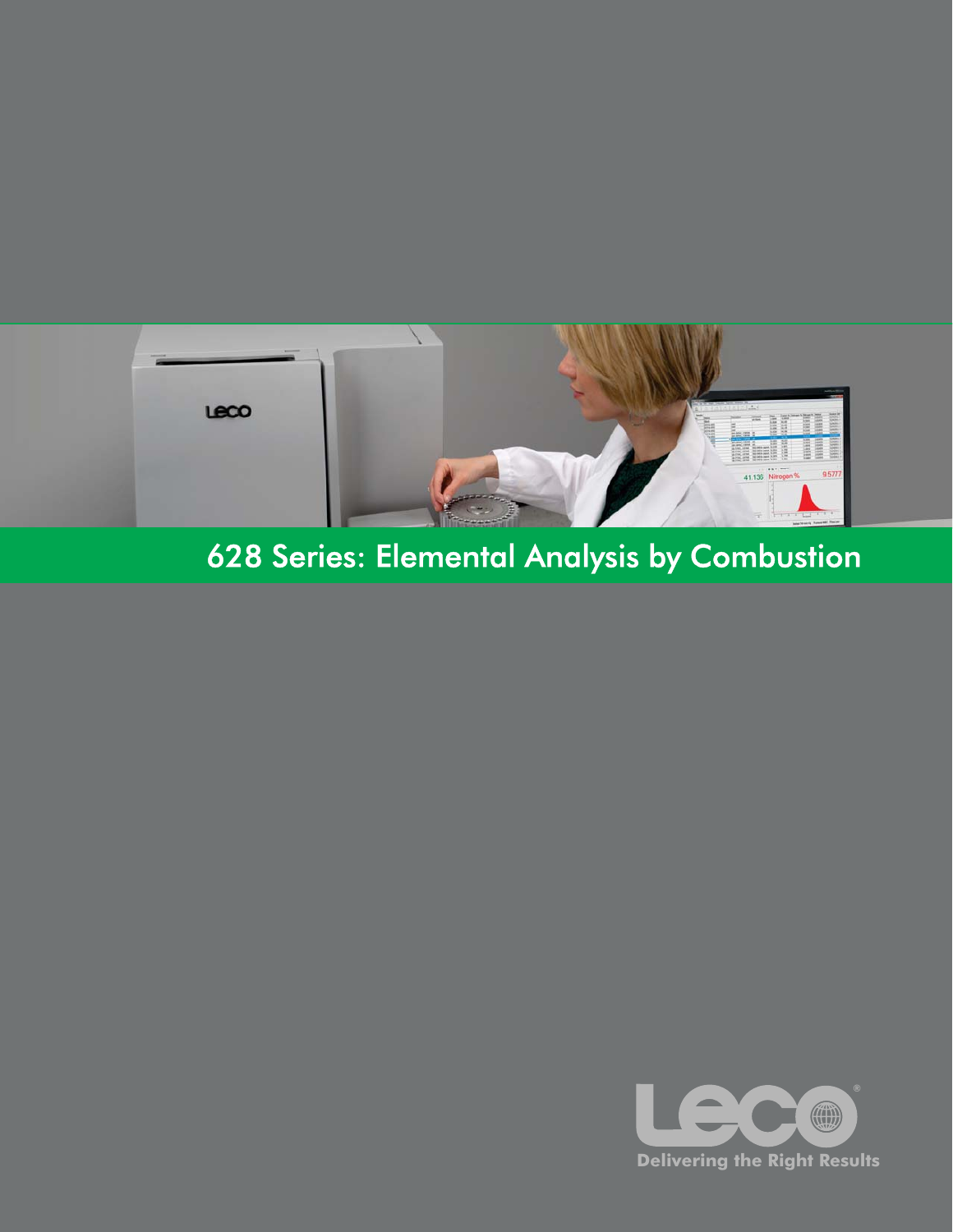# 628 Series Elemental Analysis by Combustion

By incorporating state-of-the-art hardware and software technology with key improvements in overall instrument performance and reliability, the 628 Series allows you to achieve rapid and precise results in diverse organic matrices from food to fuels. For optimum versatility, this instrument is available in flexible configurations—nitrogen/protein, carbon/nitrogen, and carbon/hydrogen/nitrogen. Sulfur and micro oxygen module configurations are also available.



Shown with optional Sulfur Module.

## Rapid Analysis Times and Integrated Automation

#### **Maximize Throughput While Keeping Cost-Per-Analysis Low**

- Rapid analysis times of 3.5 to 4.5 minutes with extended reagent lifetimes ensure a low cost-per-analysis and superior instrument uptime for maximum throughput regardless of the sample matrix or mass
- Nitrogen/protein models feature a 2000 sample reduction reagent lifetime
- Unique combustion gas handling and aliquot dosing system eliminates the need for chromatographic separation, trap and purge techniques, and other costly wholegas analyses
- Simple, gravity-fed autoloader allows for unattended analysis, while increasing long-term reliability of loader

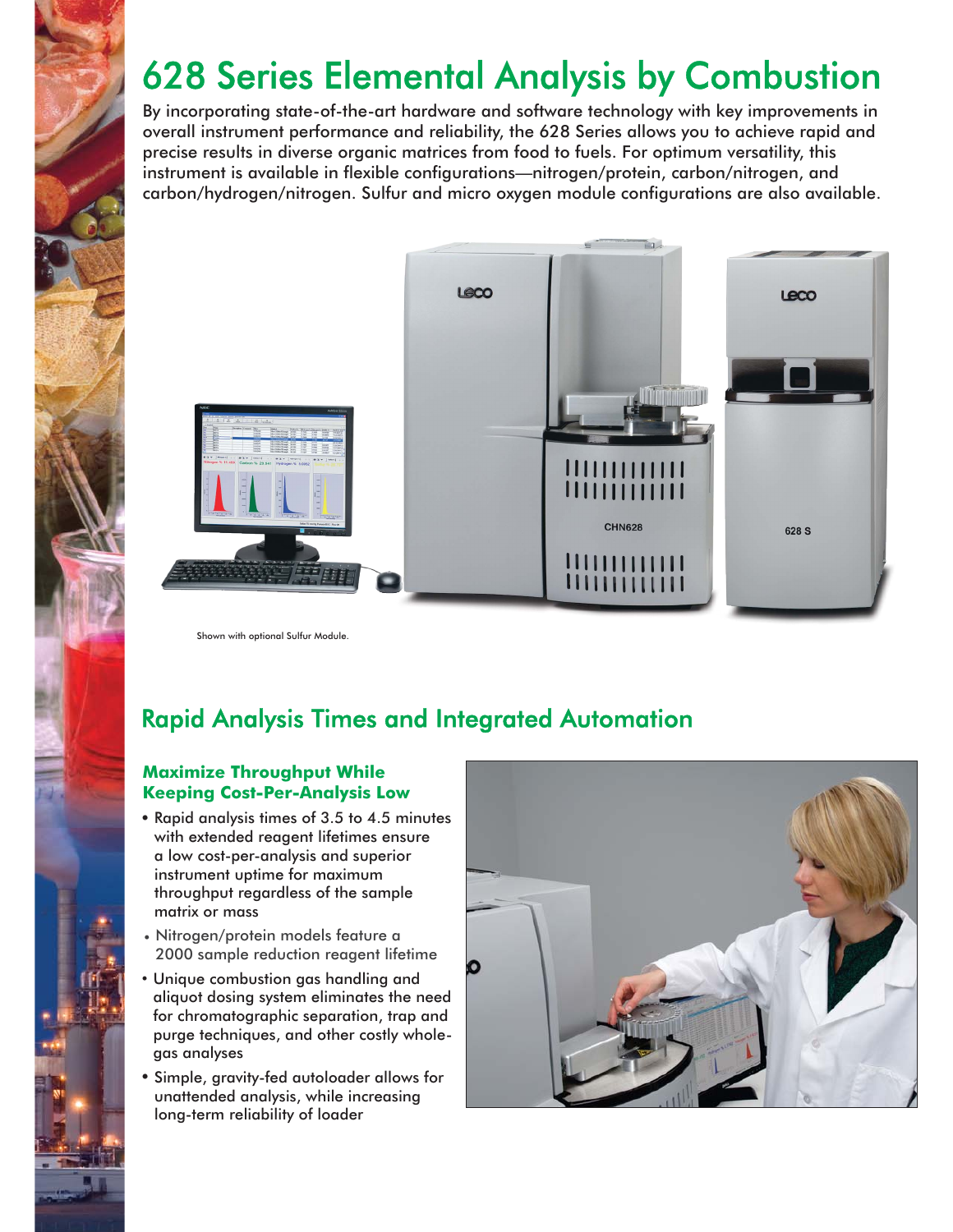## Instrument Highlights and Features



#### **Pure Oxygen Combustion System**

- Dual-stage furnace system operates at temperatures up to 1050°C using only pure oxygen to ensure the complete combustion of all organic samples, without requiring additional metal oxidizing reagents or other carrier gases
- Quartz lance directs oxygen flow directly onto the sample, accelerating the combustion process and providing superior recovery
- - Large, porous crucible aids combustion process and extends maintenance intervals

#### **Improved Design and Accessibility for Maintenance Areas**

- To enhance safety and convenience, reagent and reduction tubes are located on the front side of the instrument behind a cabinet door, along with specially designed tools and storage to aid in performing maintenance tasks
- Open access to ballast and pinch valve assembly areas with quick-release features simplify preventive maintenance routines
- Replacement tubing kit available with sealed unions and fittings for fast, simple, and long-lasting replacement of ballast flow path area





#### **Options**

- Nitrogen and carbon/nitrogen configurations available with liquid autosampler to provide seamless operation for liquid sample analysis up to 1 mL
- Sulfur add-on module provides independent sulfur determination of macro samples (350 mg)
- High-temperature combustion technique allows for sulfur analysis times of less than two minutes
- Oxygen add-on module for micro oxygen capabilities compatible with carbon/hydrogen/ nitrogen configuration

#### **Additional Features and Benefits**

- Low-maintenance autoloader with optional capacity for up to 120 samples
- Complies with AOAC, ASTM, ISO, AACC, AOCS, and ASBC-approved methods of analysis
- Nitrogen and carbon/nitrogen configurations utilize a stainless-steel pre-chiller block and thermoelectric cooler to eliminate use of anhydrone for the removal of moisture in the furnace combustion gases



Shown with optional Liquid Autosampler.